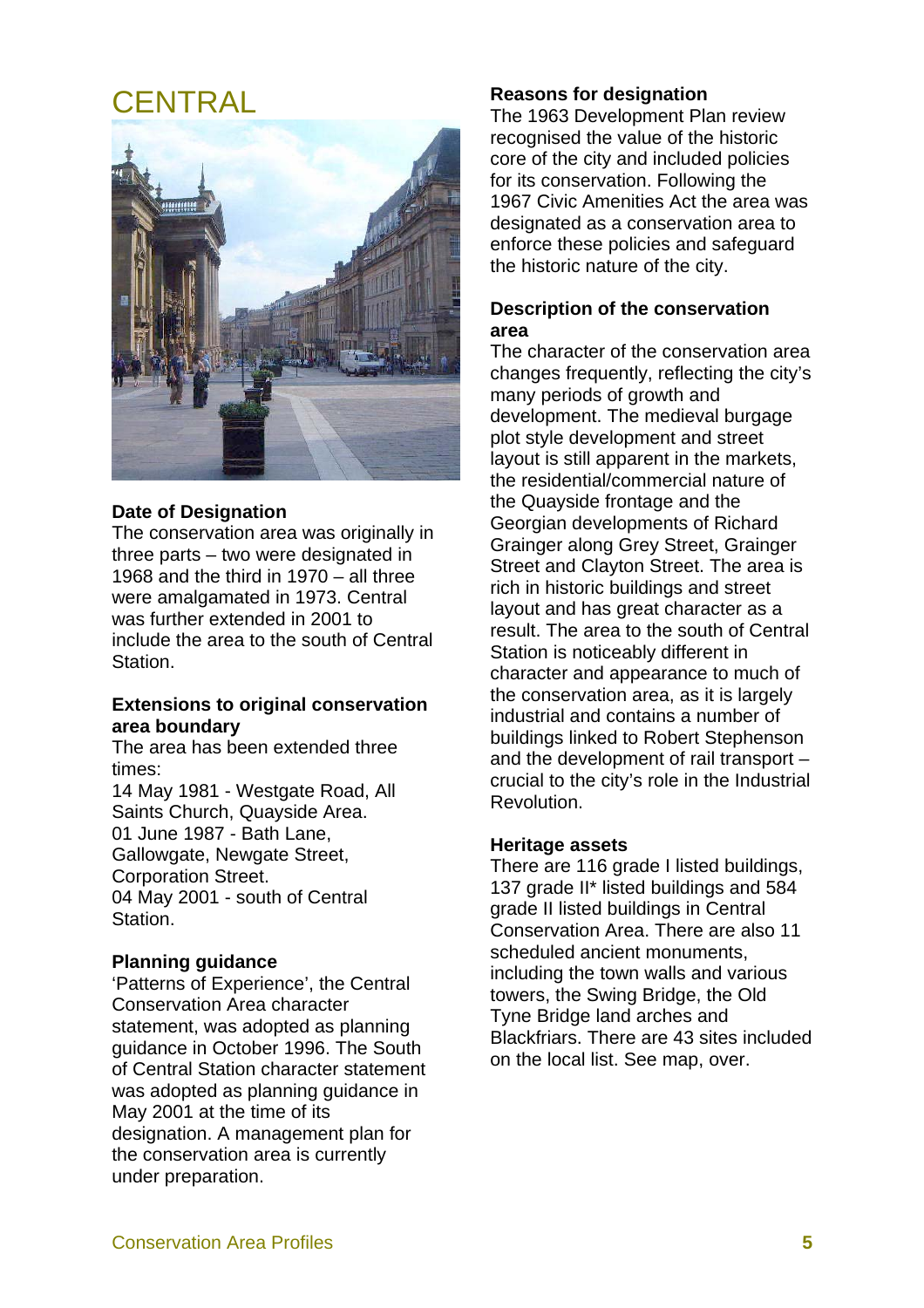#### **Article 4 Directions**

An Article 4 Direction applies to certain properties on 17 streets in Central Conservation Area. Please see attached schedule and map, over.

#### **The Grainger Town Project**

The Grainger Town Project covered roughly 35 hectares of the Central Conservation Area.

Grainger Town is based around the Tyneside classical streets built by Richard Grainger between 1834 and 1839. 40% of buildings in the area are listed as being of special architectural or historic interest.

In the 1980s and early 1990s this once prosperous area of the city was overtaken by new centres of retail and commercial activity which eroded the economic base and left properties to fall into disrepair. Around one million square foot of floor space was unoccupied (mainly upper floors) and the area's residential population was falling.

The Grainger Town Project was established in 1997 in partnership with Newcastle City Council, English Partnerships and English Heritage with the aim of reversing this trend. A £120 million regeneration programme was begun and continued until the end of March 2003. It was anticipated that £40 million of public sector investment would be bolstered by a further £80 million from the private sector, but in fact achieved £145 million

Since the start of the project, great strides were made in regenerating the area, improving the environment and revitalising business, social and cultural life. On 31 March 2003, the project closed down, having achieved and far exceeded its objectives.

#### **Old Newcastle – Where the Story Begins**

The 'Old Newcastle - Where the Story Begins' Project focuses on Newcastle's social, cultural and creative heritage using the ancient Black Gate as a new portal to the City's rich history, culture and character.

The project will create an accessible, heritage-led education and interpretation centre in the vacant and closed Black Gate, transforming its current lifeless and substantially ignored presence into a hub of heritage activity that will be open and available to the entire community and visitors from near and far. The Black Gate will combine with medieval neighbours, the Castle Keep and the Cathedral Church of St Nicholas to provide an outstanding and dynamic heritage asset that will tell the story of the remarkable history of the City and the ingenuity of countless generations of its inhabitants.

The Project is being taken forward by a partnership between Newcastle City Council, the Cathedral Church of St. Nicholas and the Society of Antiquaries of Newcastle upon Tyne.

#### **Contact information**

For further information about Central Conservation Area a useful starting point is the character statement. In addition, and for advice on development in the conservation area, contact:

Fiona Cullen 0191 277 7192 Fiona.Cullen@newcastle.gov.uk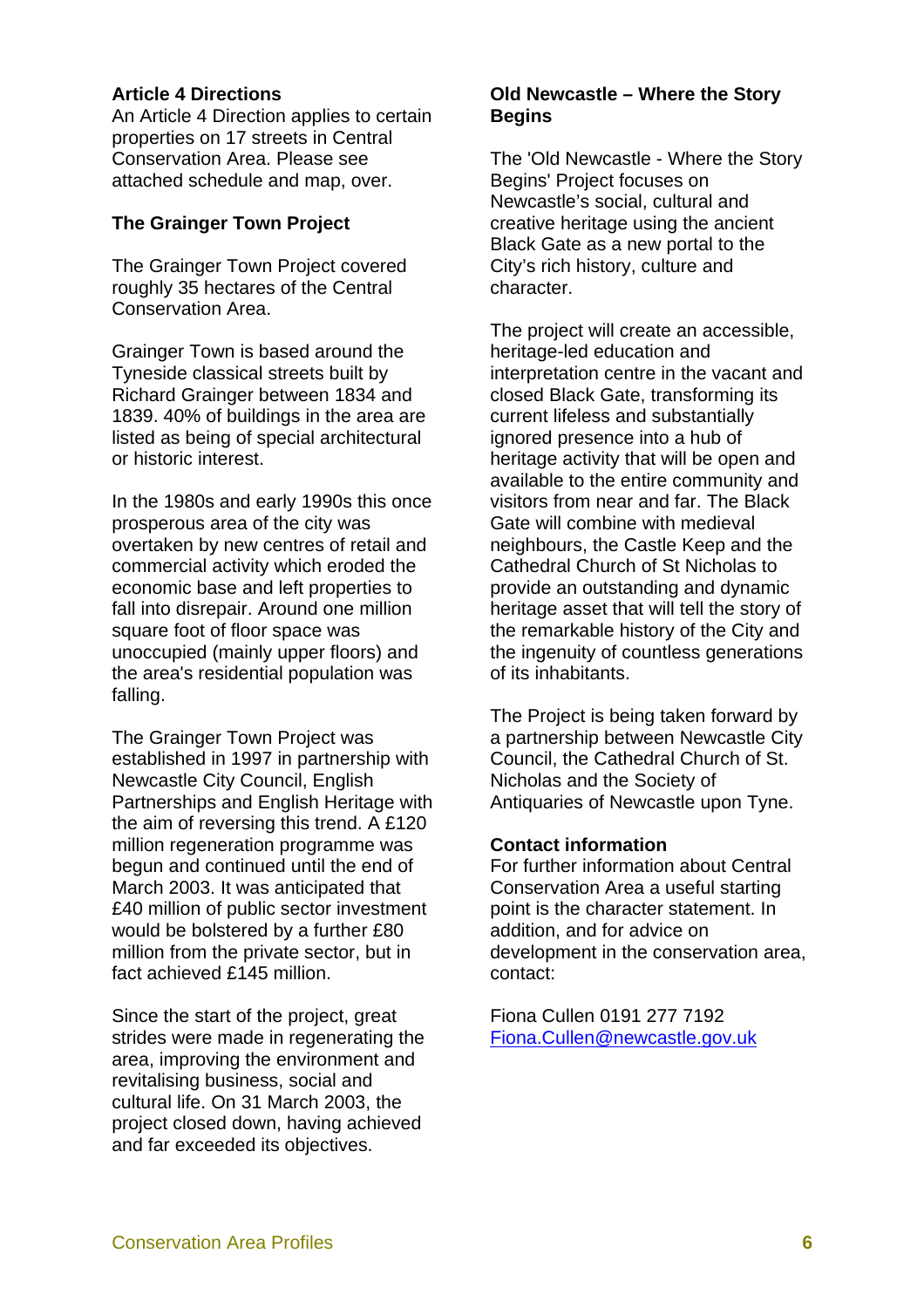

©Crown copyright. All rights reserved. Newcastle City Council, 100019569, 2009.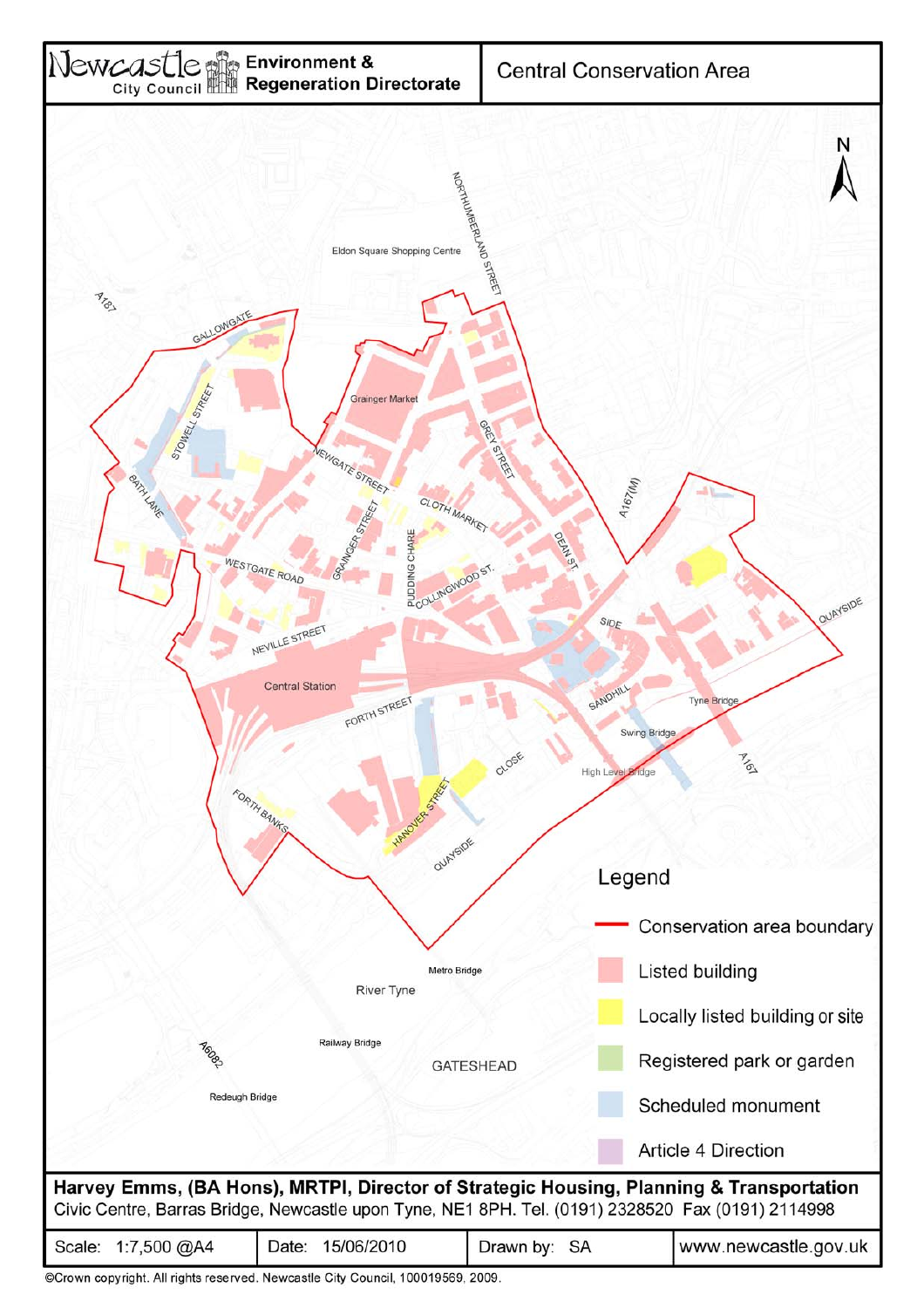

Harvey Emms, (BA Hons), MRTPI, Director of Strategic Housing, Planning & Transportation Civic Centre, Barras Bridge, Newcastle upon Tyne, NE1 8PH. Tel. (0191) 2328520 Fax (0191) 2114998

| 15/07/2010<br>∴7500 @A4<br>Jate<br>scale: | SA<br>Drawn b∨: | www.newcastle.gov.uk |
|-------------------------------------------|-----------------|----------------------|
|-------------------------------------------|-----------------|----------------------|

©Crown copyright. All rights reserved. Newcastle City Council, 100019569, 2009.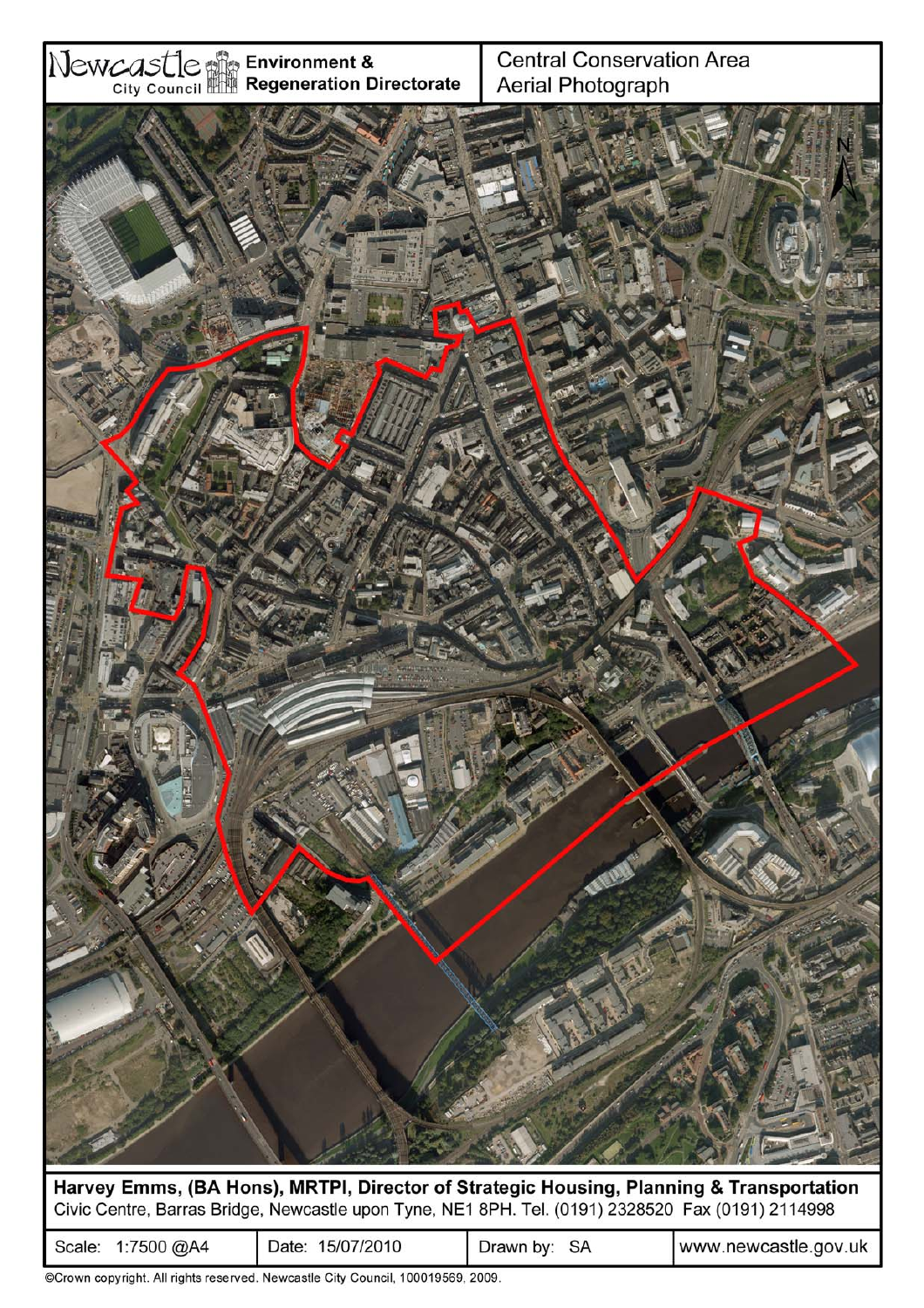## **Schedule for properties affected by Article 4 Directions**

The following properties are subject to an Article 4 Direction restricting the painting of the exterior of the buildings other than for the purpose of advertisements. The directions were made in 1971/72. Unless otherwise stated all of these buildings are also listed.

## **B**

32 Bigg Market 29-33 (odd) Blackett Street

## **C**

1-22 (cons) Central Arcade 20-34 (even) Clayton Street 45-57 (odd) Clayton Street 11-43 (odd) Clayton Street 18 Clayton Street 12A Clayton Street

## **G**

68-118 (even) Grainger Street 95-137 (odd) Grainger Street 77-93 (odd) Grainger Street 120-150 (even) Grainger Street 139-159 (odd) Grainger Street 1-55 (odd) Grey Street 28-40 (even) Grey Street 48-78 (even) Grey Street 2-22 (even) Grey Street 42-46 (even) Grey Street 104-118 (even) Grey Street 55-85 (odd) Grey Street 78 (gable wall) Grey Street 80-98 (even) Grey Street 102 Grey Street 87-109 (odd) Grey Street

## **H**

24 High Bridge (not listed) 51 High Bridge 67-79 (odd) High Bridge (not listed) 1 Hood Street 3 Hood Street 18 Hood Street 2-16 (even) Hood Street 9-13 (odd) Hood Street

### **M**

19-39 (odd) Market Street 1-17 (odd) Market Street 2-18 (even) Market Street 20-36 (even) Market Street

## **N**

1-9 (odd) Nelson Street 11-37 (odd including properties above archway adj. to no.11) Nelson Street 2-22 (even) Nelson Street 22-54 (even) Newgate Street 2-20 (even) Newgate Street 3-16 (cons) Nuns Lane (not listed) 1 Nuns Lane (not listed) 2 Nun Street (not listed) 1-23a (odd) Nun Street 25 Nun Street 4-30 (even) Nun Street

## **P**

14-28 (even) Pilgrim Street 34 Pilgrim Street 35 Pilgrim Street 36 Pilgrim Street 46 Pilgrim Street 47 Pilgrim Street 48 Pilgrim Street 49 Pilgrim Street 50 Pilgrim Street 56 Pilgrim Street 38-44 (even) Pilgrim Street

## **S**

2-22 (even) Shakespeare Street 11 Shakespeare Street 13 Shakespeare Street 1-9 (odd) Shakespeare Street

## **T**

65 Thornton Street (not listed)

## **W**

105-107 Westgate Road (not listed)